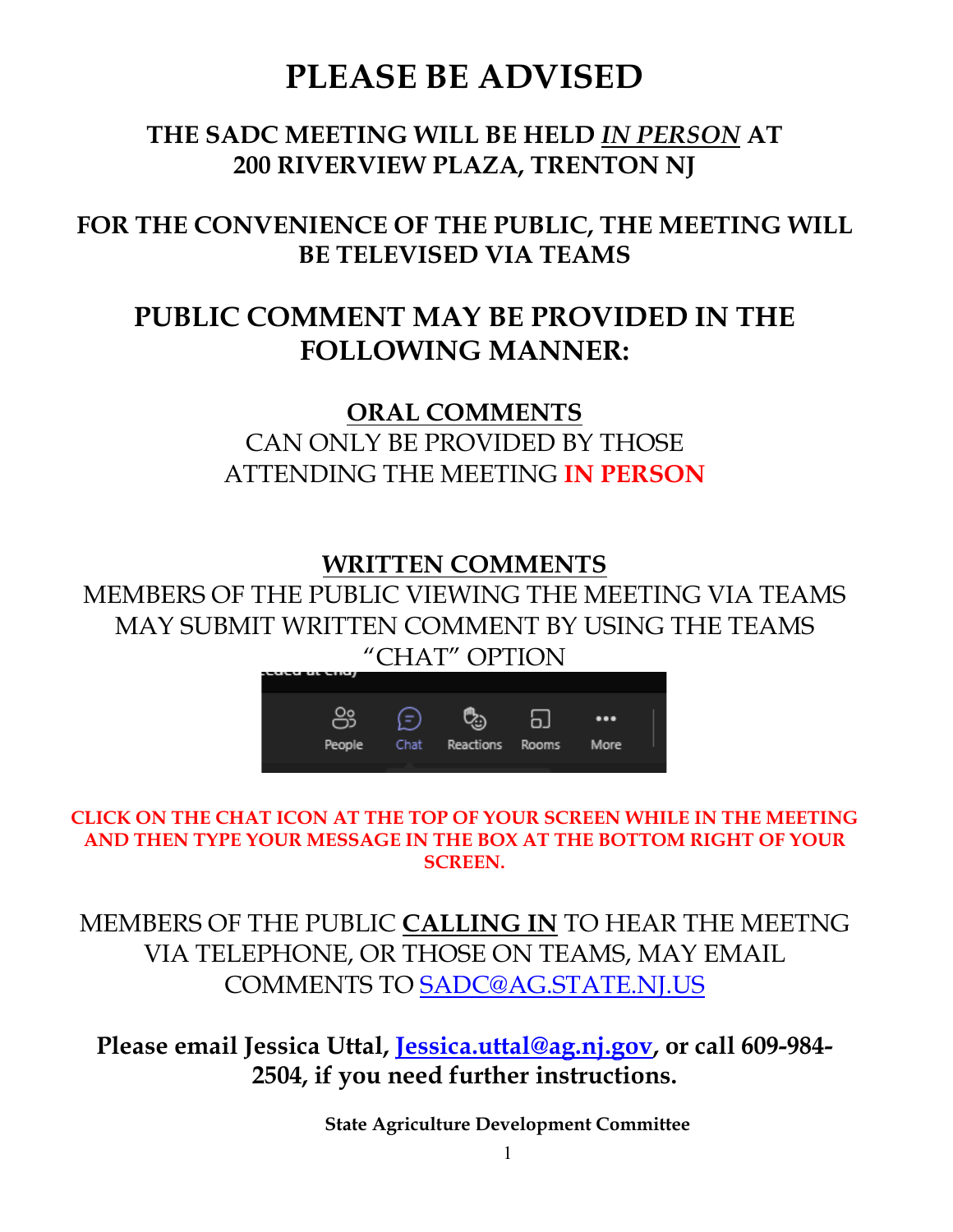**200 Riverview Plaza, 1st floor Board Room Trenton, NJ**

### **REGULAR MEETING**

#### **MAY 26, 2022 9:00 A.M.**

### **TO WATCH THE TELEVISED MEETING PLEASE USE ONE OF THE FOLLOWING LINKS: <https://tinyurl.com/May26SADCMeeting> OR**

**[Click here to join the meeting](https://teams.microsoft.com/l/meetup-join/19%3ameeting_OGEzMDhmMzQtZDA1ZC00MTE4LWEwOWMtZDU5OTg2MjNmYzA5%40thread.v2/0?context=%7b%22Tid%22%3a%225076c3d1-3802-4b9f-b36a-e0a41bd642a7%22%2c%22Oid%22%3a%22cdea687c-e40d-4142-a0b7-96a1ca3ed477%22%7d)**

### **TO LISTEN TO THE MEETING AUDIO (AUDIO ONLY): 1 (856) 338-7074 CONFERENCE ID: 553 834 869#**

#### **AGENDA**

I. Call to Order

Flag Salute

Reading of the "Open Public Meetings Act" notice

- II. Roll Call
- III. Approval of Minutes A. Open and Closed Session Minutes of April 28, 2022
- IV. Report of the Chairman

### V. Report of the Executive Director

- A. Memo for Search Farm Windmill project
- B. Delegation Reports
	- 1. Term Agreements
	- 2. Direct Easement Applications
	- 3. Certification of Market Values
	- 4. Litigation Spreadsheet
- VI. Communications
- VII. Public Comment
- VIII. New Business